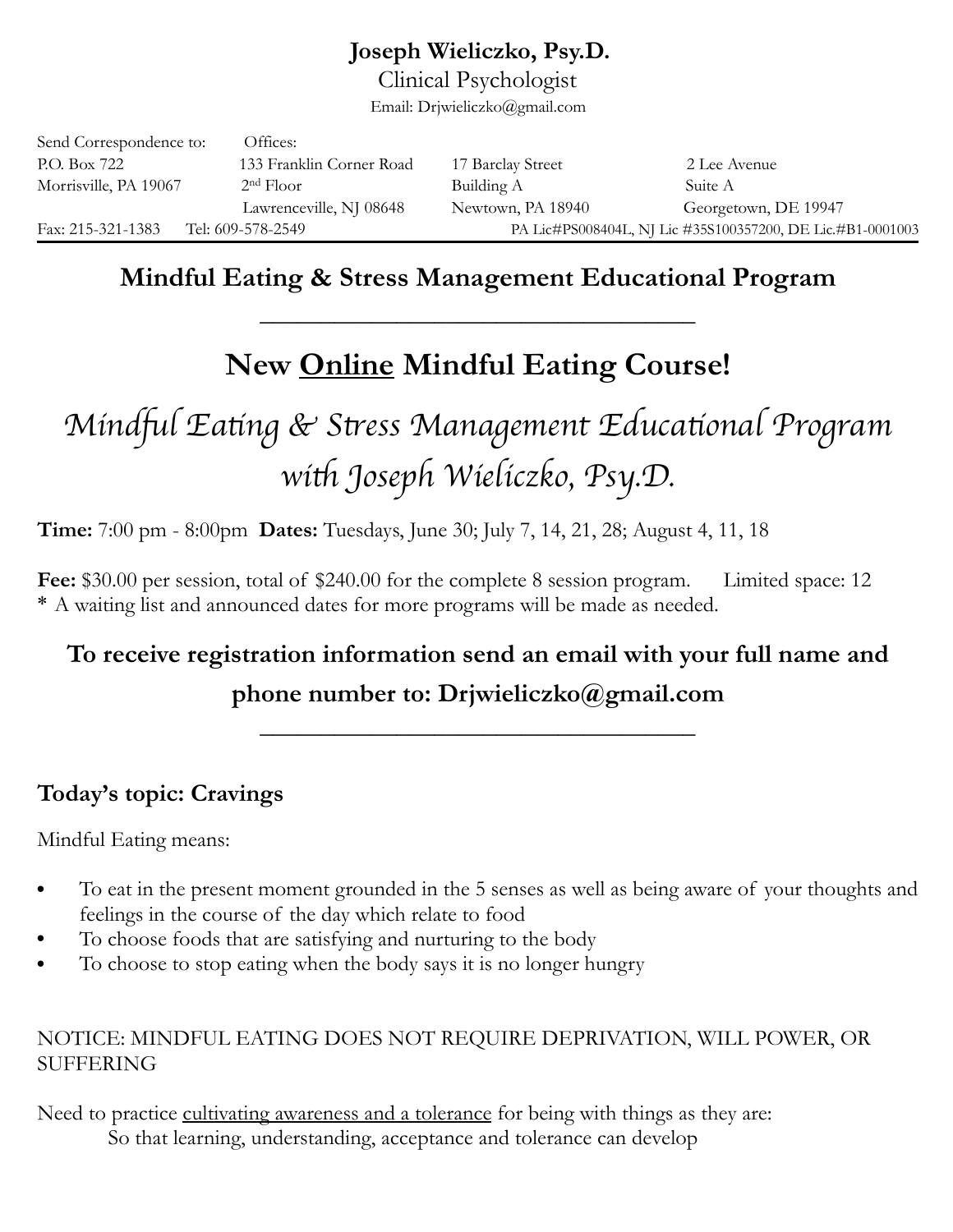Mindfulness means: to pay attention on purpose in the present moment, nonjudgmental

Without AWARENESS we are destined to repeat the same behaviors and struggles

### **Cravings:**

• Cravings is usually a psychological state - a state of mind not a state of body. Hunger is a physiological need – a state of the body Cravings can be both physical and psychological Cravings are usually: **Stress** induced **Memory** induced **Emotionally** induced or deprivation induced (dieting)

"Between stimulus and response there is a space. In that space is our power to choose our response. In our response lies our growth and our freedom."

**If you satisfy the craving right away, you deprive yourself of the opportunity to understand the underpinnings (why you have the craving).** 

**To be present with the craving, enables you to dismantle the need to react by eating excessively and inappropriately.** 

**The thought process during a craving:** 

- **• Narrow thinking**
- **• Limited problem solving ability few options**
- **• Are in an agitated & energized state**
- Poor judgment "If I don't have chocolate, I'm going to die!"
- **• We want immediate relief**
- **• We are stuck in our thoughts, not in our experience thoughts dominate**

### Tools: Create a space between stimulus and response!

- 1. Be curious!!!
	- Take a deep breathe, or two to deescalate yourself
	- Center yourself in your body
	- Stay with the craving and see what you can learn about yourself. **It is alright to feel uncomfortable.**  Five questions to ask yourself:
		- 1. What type of hungry craving are you having? False or Genuine
		- 2. How long has it been since you last ate? (within the past 4 to 5 hours or so?)
		- 3. Are you experiencing an increase in STRESS at this time?
		- 4. Is the craving driven by EMOTION?
		- 5. What are you really hungry for? Companionship, a walk, stretching, entertainment, fresh air etc.

NOTICE: I am not asking you to struggle, resist, battle with the craving. I am suggesting you be in harmony with the craving as it cycles through your body, thoughts and emotions.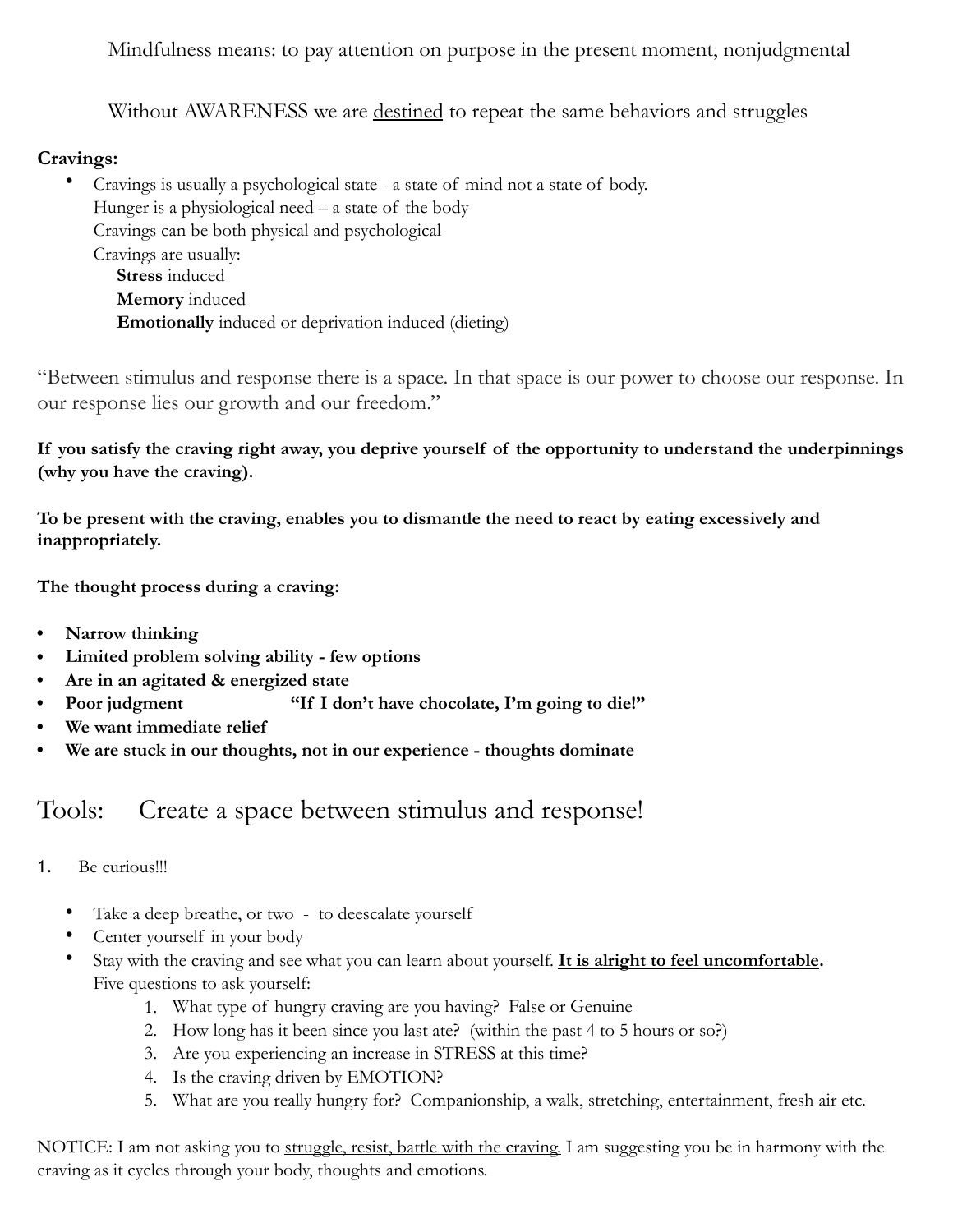#### IMPORTANT: if you do not feed the craving, the craving will wither - It needs to be fed to continue

Thoughts, Images, Talking Thinking

Your imagination (Just like fire needs oxygen to continue)

#### **Once you identify the source of the craving, you can devise a course of action.**

#### **Possible options: Be creative**

- Eat the food you are craving for (in moderation).
- Substitute something else to eat which is a wiser choice (using your knowledge of appropriate foods)
- Meditate (breathe thru the craving)
- Call someone
- Go for a walk
- Distract yourself in someway
- Address the emotional need
- Create another option

#### **Physical Hunger (genuine) vs. Emotional Hunger (false)**

- builds gradually vs. develops suddenly (feels urgent)
- strikes below the neck vs. above the neck
- can be satisfied with various foods vs. causes specific cravings (pizza, ice cream, chocolate)
- occurs several hours after you eat vs. unrelated to time
- goes away when satisfied vs. persisting despite being full
- choose to stop eating when satisfied vs. eat more than you usually would
- eating leads to feeling satisfied vs. eating leading to guilt and shame

#### **This week's quotes:**

"Eventually, as you practice mindfulness, your relationship with food will change. Rather than being a relationship with anxiety, it will be a relationship with joy. The struggle will be over, and in its place you'll find something you've always wanted: culinary delight and culinary freedom."

"Your master of mindful eating will grow over time. Eventually, you'll get to the point where mindfulness becomes your default mode. It will be what you do most of the time before, during, and after eating. And it will feel easy to do, enjoyable, and not need any effort."

--Jean Kristeller, Pd.D. "The Joy of Half a cookie"